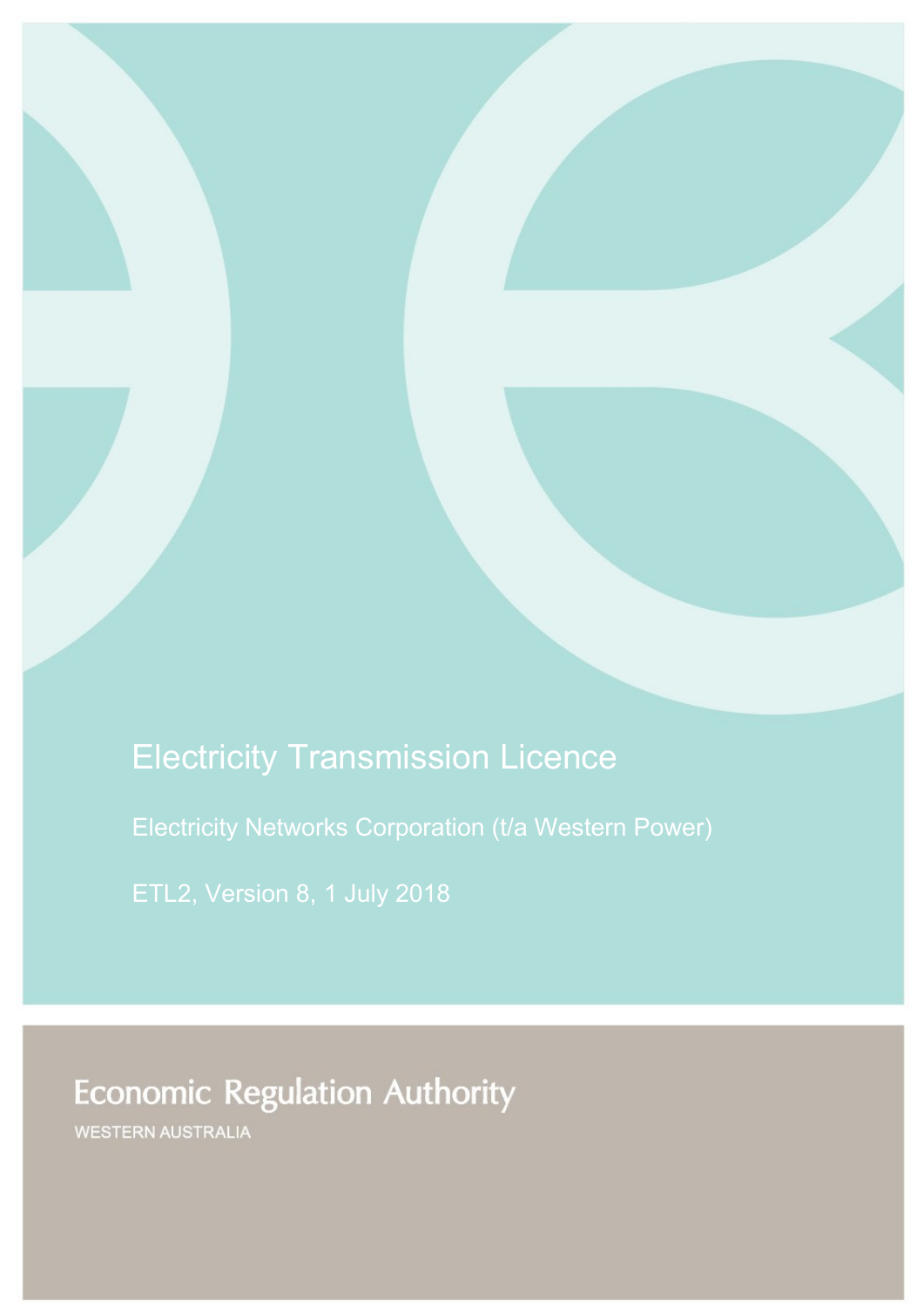### *ELECTRICITY INDUSTRY ACT 2004 (WA)*

| Licensee Name:            | Electricity Networks Corporation (t/a Western Power)    |
|---------------------------|---------------------------------------------------------|
|                           | ABN 18 540 492 861                                      |
| Licence Area:             | The area set out in the plan referred to in clause 2.5. |
| Licence Number:           | ETL <sub>2</sub>                                        |
| <b>Commencement Date:</b> | 30 March 2006                                           |
| <b>Version Number:</b>    | 8                                                       |
| <b>Version Date:</b>      | 1 July 2018                                             |
| <b>Expiry Date:</b>       | 29 March 2036                                           |

Signed by a delegate; member; or the Chair of the Economic Regulation Authority

1 July 2018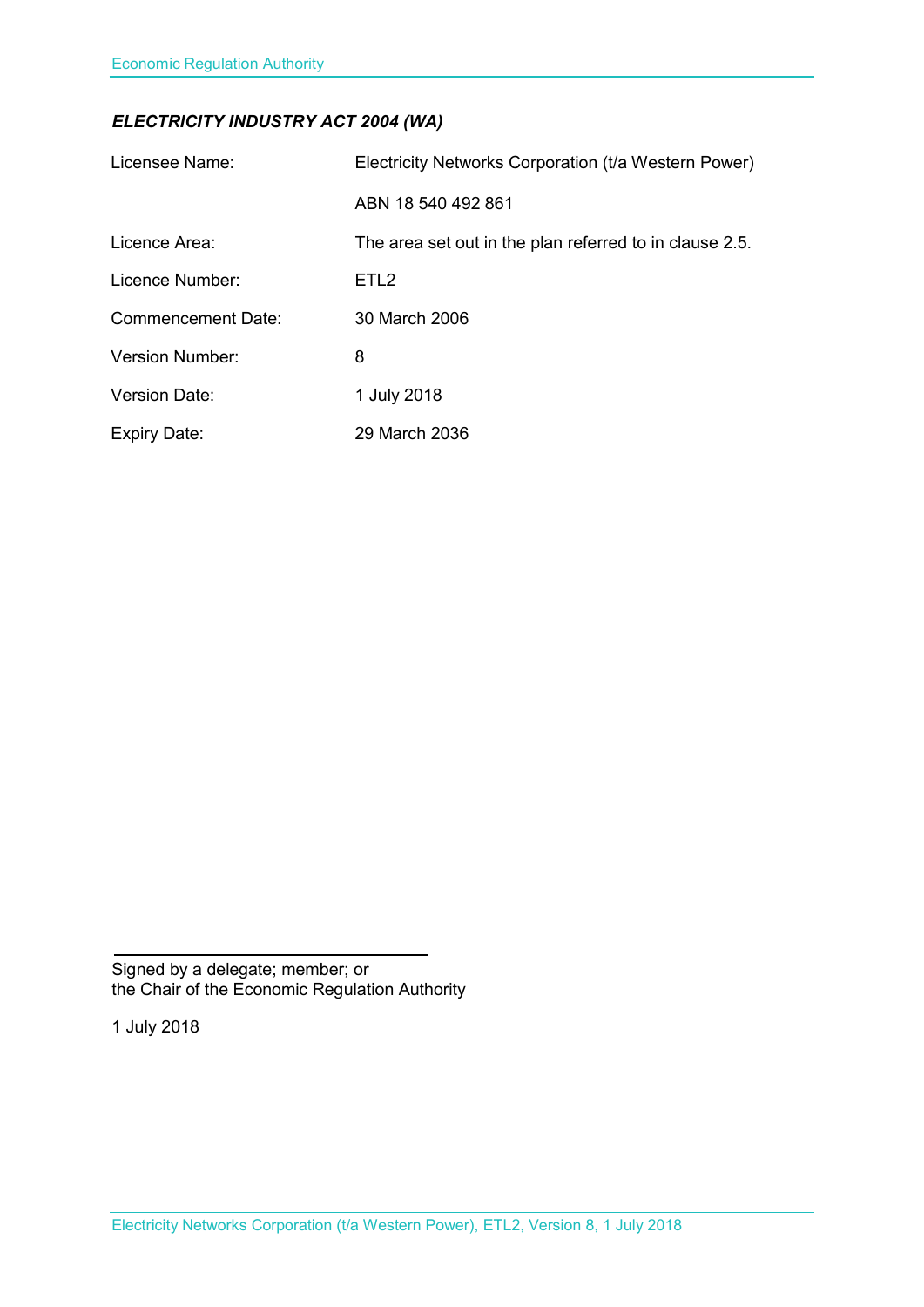## Index

| 1. |     |                                                    |  |
|----|-----|----------------------------------------------------|--|
|    | 1.1 |                                                    |  |
|    | 1.2 |                                                    |  |
| 2. |     |                                                    |  |
|    | 2.1 |                                                    |  |
|    | 2.2 |                                                    |  |
|    | 2.3 |                                                    |  |
|    | 2.4 |                                                    |  |
|    | 2.5 |                                                    |  |
| 3. |     |                                                    |  |
|    | 3.1 |                                                    |  |
|    | 3.2 |                                                    |  |
|    | 3.3 |                                                    |  |
|    | 3.4 |                                                    |  |
|    | 3.5 |                                                    |  |
|    | 3.6 |                                                    |  |
|    | 3.7 |                                                    |  |
|    | 3.8 |                                                    |  |
|    | 3.9 |                                                    |  |
| 4. |     |                                                    |  |
|    | 4.1 |                                                    |  |
|    | 4.2 |                                                    |  |
|    | 4.3 |                                                    |  |
|    | 4.4 |                                                    |  |
|    | 4.5 |                                                    |  |
|    |     | 5. AUDITS AND PERFORMANCE REPORTING OBLIGATIONS 10 |  |
|    | 5.1 |                                                    |  |
|    | 5.2 |                                                    |  |
|    | 5.3 |                                                    |  |
|    |     |                                                    |  |
|    |     |                                                    |  |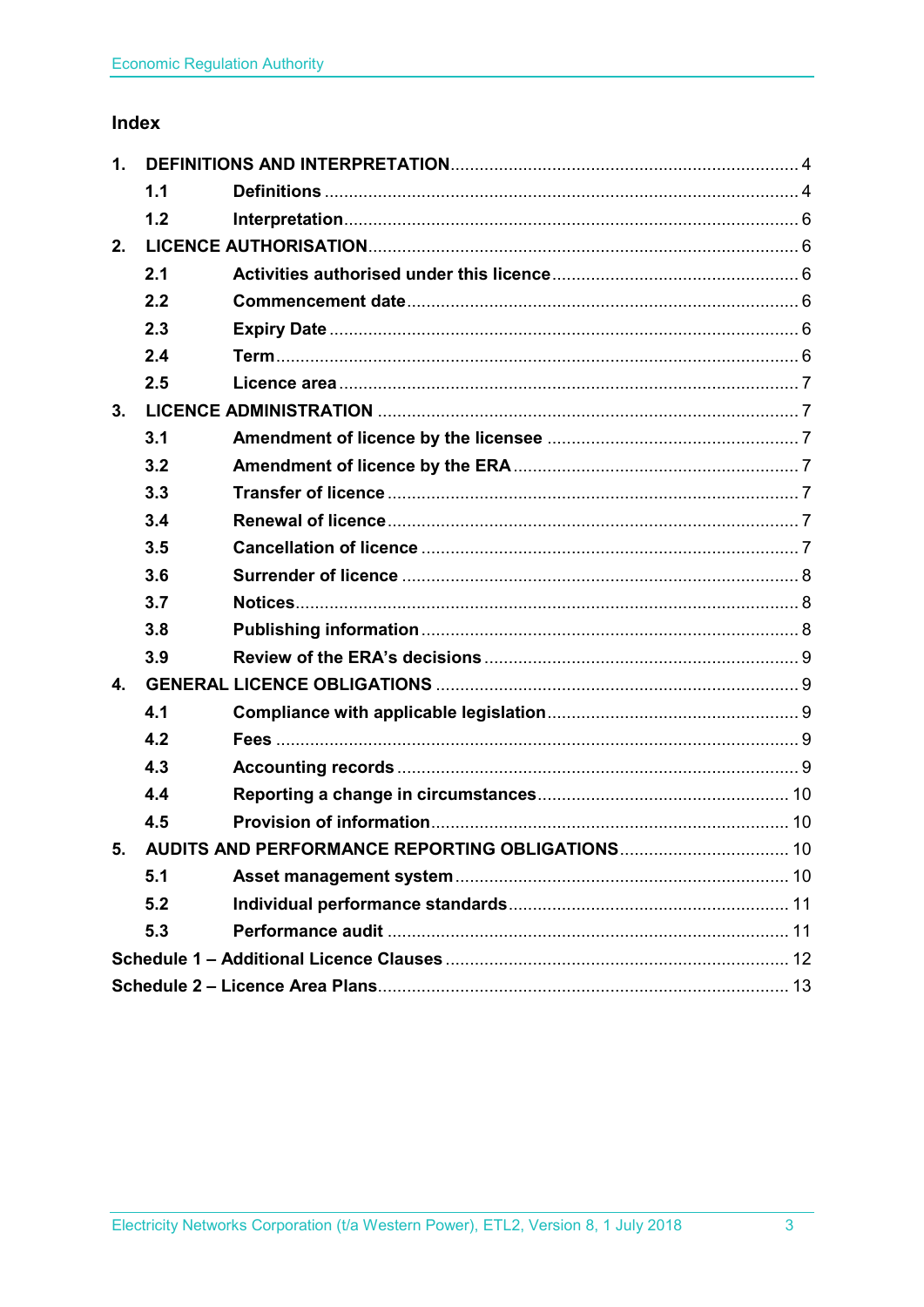#### <span id="page-3-0"></span>**1. DEFINITIONS AND INTERPRETATION**

#### <span id="page-3-1"></span>**1.1 Definitions**

1.1.1 In this *licence*, the following definitions apply unless the context otherwise requires:

*Act* means the *Electricity Industry Act 2004* (WA).

#### *applicable legislation* means:

- (a) the *Act*; and
- (b) the *Regulations* and the *Codes*.

*asset management system* means the measures that are to be taken by the *licensee* for the proper maintenance, expansion or reduction of the *licensee's assets*.

*business day* means a day which is not a Saturday, Sunday or a Public Holiday in Western Australia.

*Code* means:

- (a) Not Used
- (a) the *Electricity Industry (Customer Transfer) Code 2016*;
- (b) the *Electricity Industry (Metering) Code 2012*; and
- (c) the *Electricity Industry (Network Quality and Reliability of Supply) Code 2005*.

*commencement date* means the date the *licence* was first granted by the *ERA* being the date specified in clause 2.2.

*electricity* has the meaning given to that term in section 3 of the *Act*.

*electronic means* means:

- (a) the internet;
- (b) email, being:
	- (i) in relation to the *ERA*, the *ERA's* email address as notified to the *licensee*; and
	- (ii) in relation to the *licensee*, the email address specified in the licence application or other such email address as notified in writing to the *ERA*; or
	- (iii) any other similar means,

but does not include facsimile or telephone.

*ERA* means the Economic Regulation Authority.

*expiry date* means the date specified in clause 2.3*.*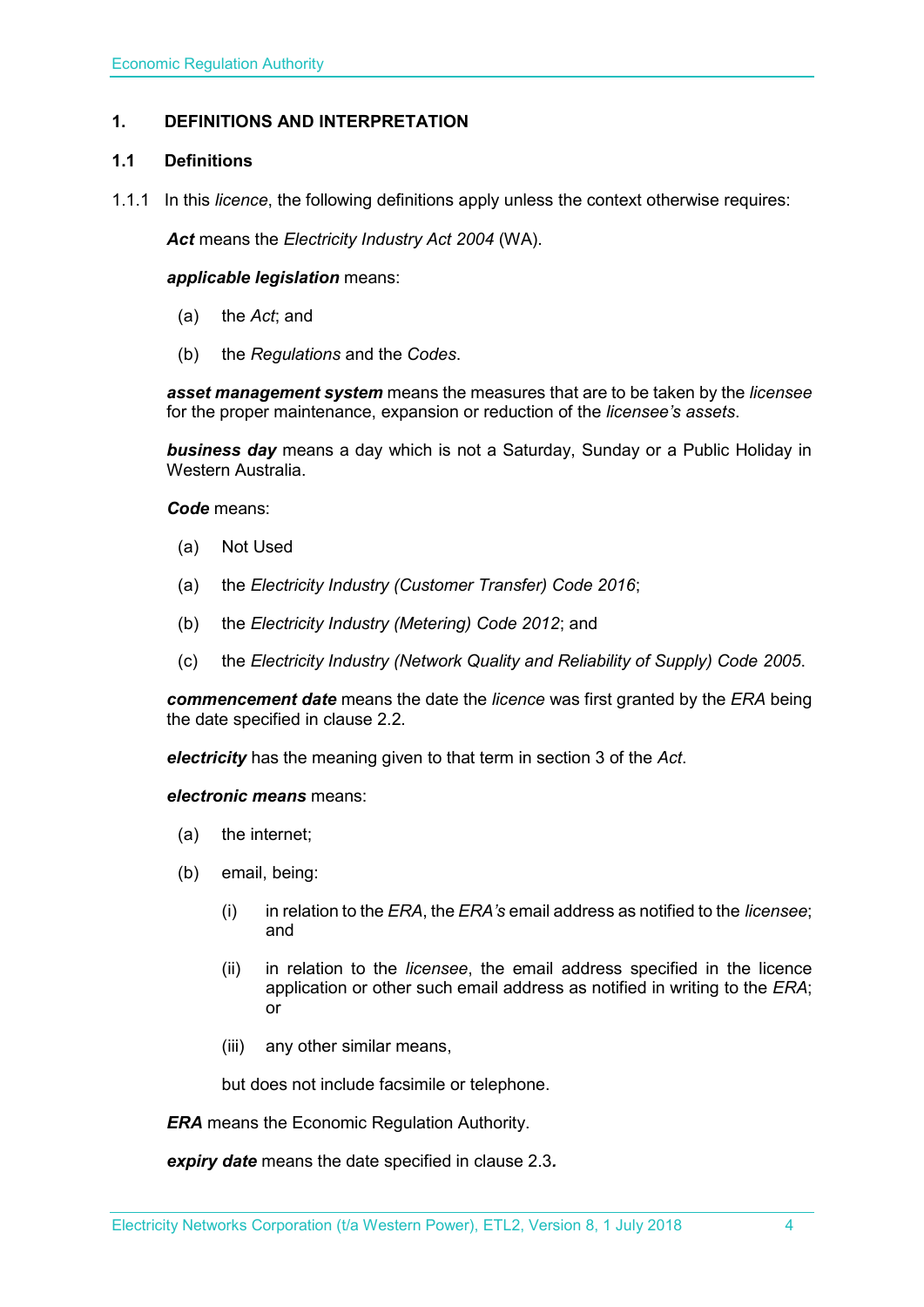*individual performance standards* mean any standards prescribed by the *ERA* for an individual *licensee* pursuant to clause 5.2 of the *licence*.

#### *licence* means:

- (a) this document (excluding the title page and the second page of this document);
- (b) any Schedules to this document; and
- (c) any individual *performance standards* approved by the *ERA* pursuant to clause 5.2.

*licence area* is the area stated in clause 2.5 of this *licence.*

*licensee* means Electricity Networks Corporation (t/a Western Power), ABN 18 540 492 861.

*licensee's assets* means the *licensee*'s *distribution system*, *transmission system* or *generating works* (as the case may be).

*notice* means a written notice, agreement, consent, direction, representation, advice, statement or other communication required or given pursuant to, or in connection with, this *licence*.

*operate* has the meaning given to that term in section 3 of the *Act*.

*performance audit* means an audit of the effectiveness of measures taken by the *licensee* to meet the *performance criteria* in this *licence*.

#### *performance criteria* means:

- (a) the terms and conditions of the *licence*; and
- (b) any other relevant matter in connection with the *applicable legislation* that the *ERA* determines should form part of the *performance audit*.

**publish** in relation to a report or information means either:

- (a) posting the report or information on the *licensee's* website; or
- (b) sending the report or information to the *ERA* to be published on the *ERA's* website.

#### *Regulations* means:

- (a) *Economic Regulation Authority (Licensing Funding) Regulations 2014*;
- (b) Not Used
- (c) Not Used
- (d) *Electricity Industry (Licence Conditions) Regulations 2005*;
- (e) Not Used
- (f) Not Used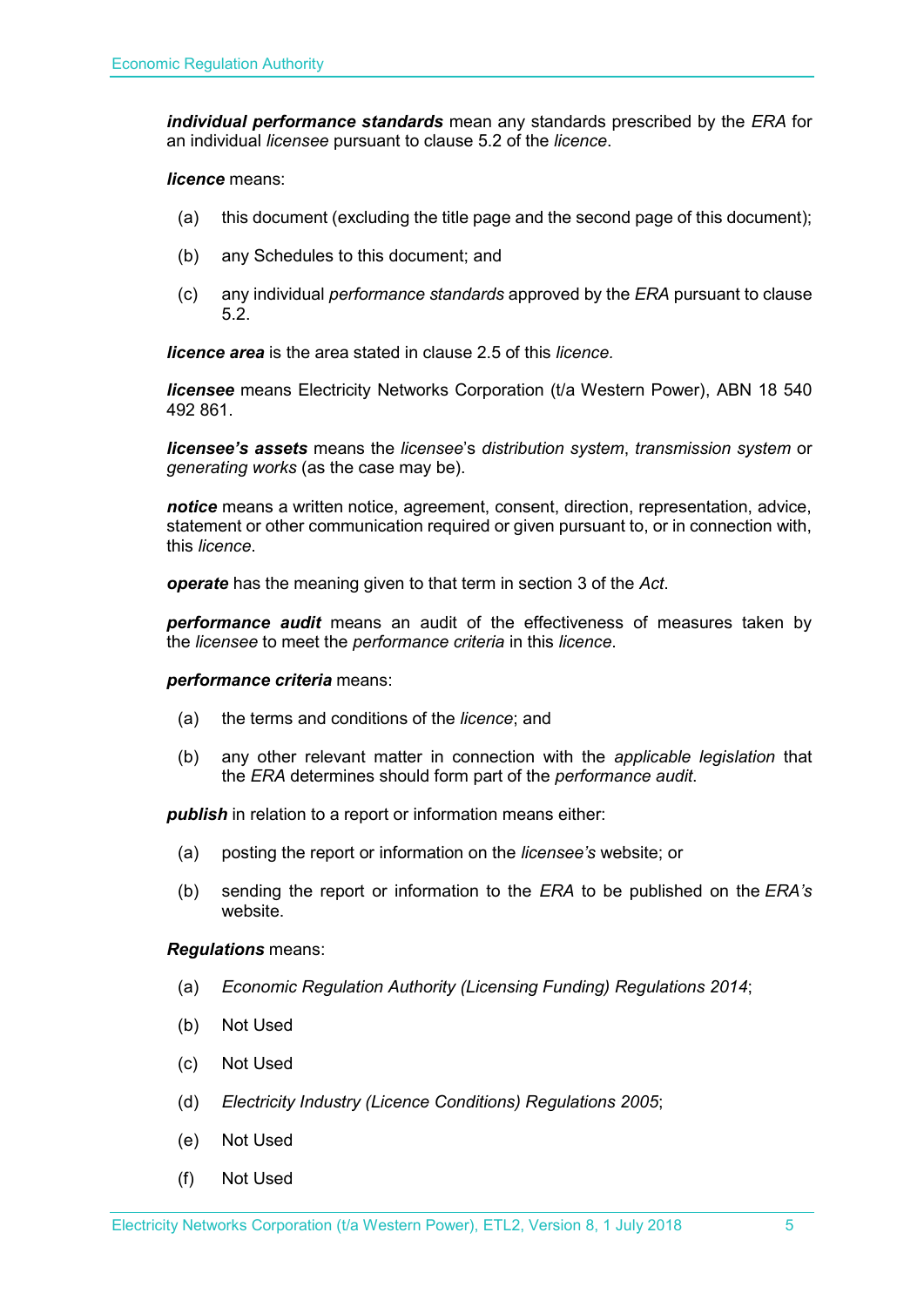*related body corporate* has the meaning given to that term in section 50 of the *Corporations Act 2001 (Cwth)*.

*reviewable decision* means a decision by the *ERA* pursuant to:

- (a) clause 3.8.3;
- (b) clause 5.1.5;
- (c) clause 5.1.7;
- (d) clause 5.2.2;
- (e) clause 5.3.2; or
- (f) clause 5.3.4,

of this *licence*.

**transmission system** has the meaning given to that term in section 3 of the *Act*.

*version date* means the date on which the *licence* was last amended pursuant to clause 3.1 or clause 3.2.

#### <span id="page-5-0"></span>**1.2 Interpretation**

1.2.1 A reference in this *licence* to any *applicable legislation* includes, unless the context otherwise requires, any statutory modification, amendment, replacement or reenactment of that *applicable legislation***.**

#### <span id="page-5-1"></span>**2. LICENCE AUTHORISATION**

#### <span id="page-5-2"></span>**2.1 Activities authorised under this licence**

2.1.1 The *licensee* is granted a licence for the *licence* area to construct and *operate* a new *transmission system* or *operate* an existing *transmission system* in accordance with the terms and conditions of this *licence.* 

#### <span id="page-5-3"></span>**2.2 Commencement date**

2.2.1 30 March 2006

#### <span id="page-5-4"></span>**2.3 Expiry Date**

2.3.1 29 March 2036

#### <span id="page-5-5"></span>**2.4 Term [Section 15 of the Act]**

- 2.4.1 This *licence* commences on the *commencement date* and continues until the earlier of:
	- (a) the cancellation of the *licence* pursuant to clause 3.5 of this *licence*;
	- (b) the surrender of the *licence* pursuant to clause 3.6 of this *licence*; or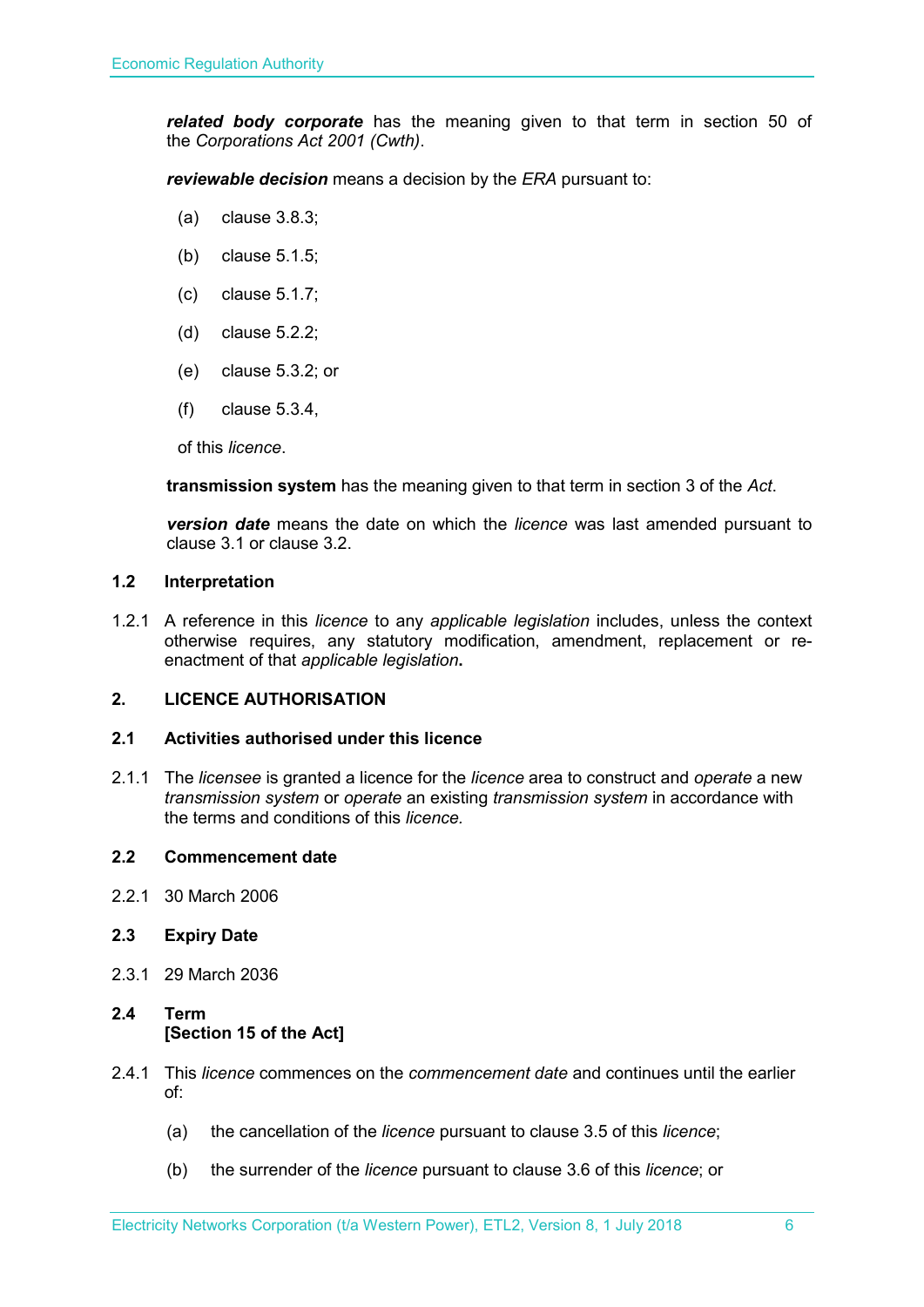(c) the *expiry date*.

#### <span id="page-6-0"></span>**2.5 Licence area**

2.5.1 The *licence area* is set out in plan(s):

ERA-EL-077(A)

2.5.2 The *licence area* plan(s) is provided in Schedule 2.

#### <span id="page-6-1"></span>**3. LICENCE ADMINISTRATION**

- <span id="page-6-2"></span>**3.1 Amendment of licence by the licensee [Section 21 of the Act]**
- 3.1.1 The *licensee* may apply to the *ERA* to amend the *licence* in accordance with the *Act.*

#### <span id="page-6-3"></span>**3.2 Amendment of licence by the ERA [Section 22 of the Act]**

- 3.2.1 Subject to any *applicable legislation*, the *ERA* may amend the *licence* at any time in accordance with this clause.
- 3.2.2 Before amending the *licence* under clause 3.2.1, the *ERA* must:
	- (a) provide the *licensee* with written *notice* of the proposed amendments under consideration by the *ERA*;
	- (b) allow 15 *business days* for the *licensee* to make submissions on the proposed amendments; and
	- (c) take into consideration those submissions.
- 3.2.3 This clause also applies to the substitution of the existing *licence*.
- 3.2.4 For avoidance of doubt, the *licensee* will not have to pay a fee for amendments under clause 3.2.1.

#### <span id="page-6-4"></span>**3.3 Transfer of licence [Section 18 of the Act]**

3.3.1 This licence may be transferred only in accordance with the Act.

#### <span id="page-6-5"></span>**3.4 Renewal of licence [Section 16 of the Act]**

3.4.1 This *licence* may be renewed only in accordance with the *Act*.

#### <span id="page-6-6"></span>**3.5 Cancellation of licence [Section 35 of the Act]**

3.5.1 This *licence* may be cancelled only in accordance with the *Act*.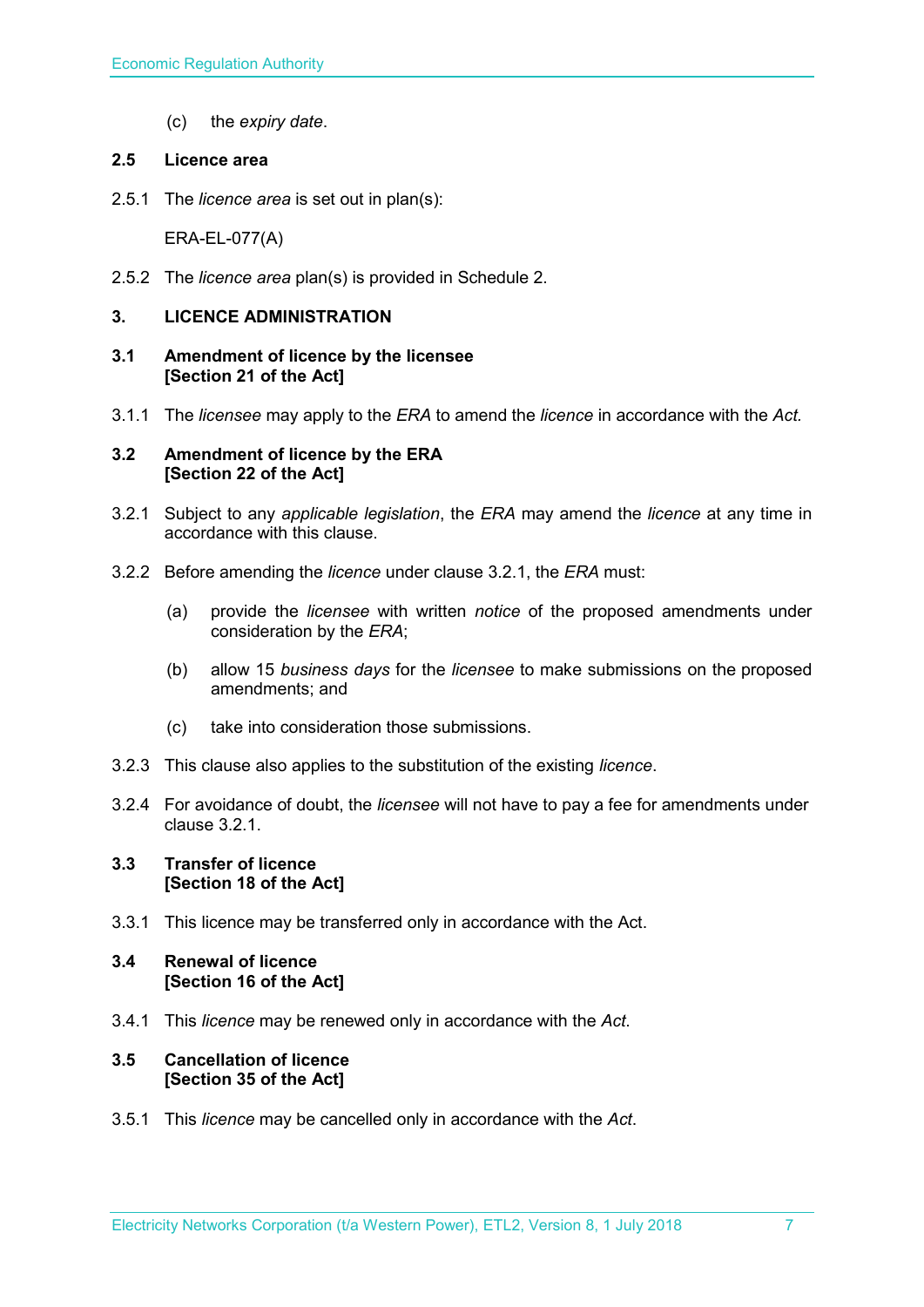#### <span id="page-7-0"></span>**3.6 Surrender of licence [Schedule 1 of the Act]**

- 3.6.1 The *licensee* may only surrender the *licence* pursuant to this clause 3.6.
- 3.6.2 If the *licensee* intends to surrender the *licence* the *licensee* must, by *notice* in writing to the *ERA*:
	- (a) set out the date that the *licensee* wishes the surrender of the *licence* to be effective; and
	- (b) set out the reasons why the *licensee* wishes to surrender the *licence*, including the reasons why it would not be contrary to the public interest for the surrender of the *licence* to be effective on the date set out in the *notice*.
- 3.6.3 Upon receipt of the *notice* from the *licensee* pursuant to clause 3.6.2, the *ERA* will publish the *notice*.
- 3.6.4 Notwithstanding clause 3.6.2, the surrender of the *licence* will only take effect on the later of the day that:
	- (a) the *ERA* publishes a notice of the surrender in the Western Australian Government Gazette, such date to be at the discretion of the *ERA*; and
	- (b) the *licensee* hands back the *licence* to the *ERA*.
- 3.6.5 The *licensee* will not be entitled to a refund of any fees by the *ERA*.

#### <span id="page-7-1"></span>**3.7 Notices**

- 3.7.1 Unless otherwise specified, all *notices* must be in writing.
- 3.7.2 A *notice* will be regarded as having been sent and received:
	- (a) when delivered in person to the addressee; or
	- (b) three *business days* after the date of posting if the *notice* is posted in Western Australia; or
	- (c) five *business days* after the date of posting if the *notice* is posted outside Western Australia; or
	- (d) if sent by facsimile when, according to the sender's transmission report, the *notice* has been successfully received by the addressee; or
	- (e) if sent by *electronic means* when, according to the sender's electronic record, the *notice* has been successfully sent to the addressee.

#### <span id="page-7-2"></span>**3.8 Publishing information**

3.8.1 The *ERA* may direct the *licensee* to *publish*, within a specified timeframe, any information it considers relevant in connection with the *licensee* or the performance by the *licensee* of its obligations under this *licence*.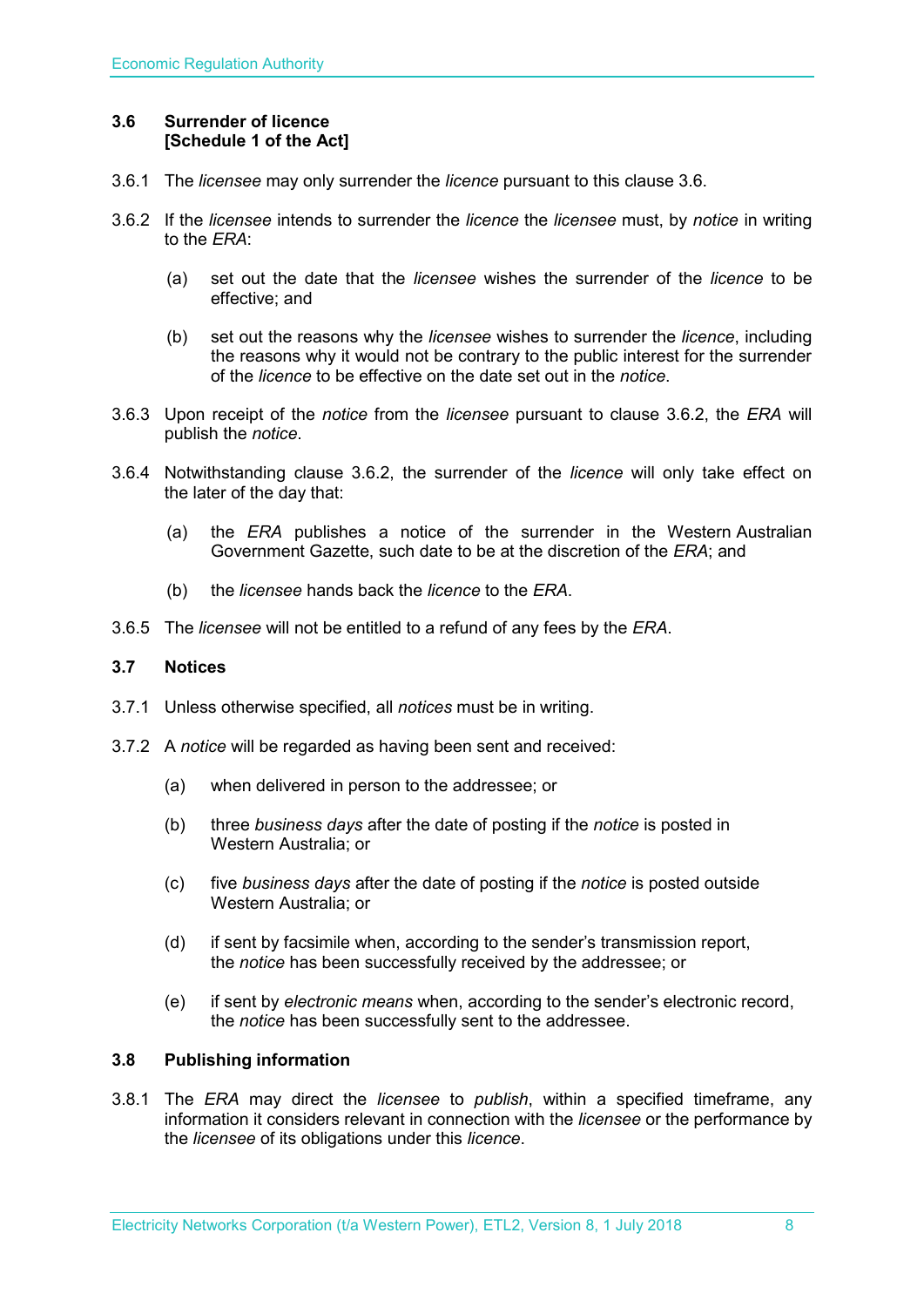- 3.8.2 Subject to clause 3.8.3, the *licensee* must *publish* the information referred to in clause 3.8.1.
- 3.8.3 If the *licensee* considers that the information is confidential it must:
	- (a) immediately notify the *ERA*; and
	- (b) seek a review of the *ERA's* decision in accordance with clause 3.9.
- 3.8.4 Once it has reviewed the decision, the *ERA* will direct the *licensee* in accordance with the review to:
	- (a) *publish* the information;
	- (b) *publish* the information with the confidential information removed or modified; or
	- (c) not *publish* the information.

#### <span id="page-8-0"></span>**3.9 Review of the ERA's decisions**

- 3.9.1 The *licensee* may seek a review of a *reviewable decision* by the *ERA* pursuant to this *licence* in accordance with the following procedure:
	- (a) the *licensee* shall make a submission on the subject of the *reviewable decision* within 10 *business days* (or other period as approved by the *ERA*) of the decision; and
	- (b) the *ERA* will consider the submission and provide the *licensee* with a written response within 20 *business days*.
- 3.9.2 For avoidance of doubt, this clause does not apply to a decision of the *ERA* pursuant to the *Act*, nor does it restrict the *licensee's* right to have a decision of the *ERA* reviewed in accordance with the *Act*.

#### <span id="page-8-1"></span>**4. GENERAL LICENCE OBLIGATIONS**

#### <span id="page-8-2"></span>**4.1 Compliance with applicable legislation**

4.1.1 Subject to any modifications or exemptions granted pursuant to the *Act*, the *licensee* must comply with any *applicable legislation*.

#### <span id="page-8-3"></span>**4.2 Fees**

4.2.1 The *licensee* must pay the applicable fees and charges in accordance with the *Regulations*.

#### <span id="page-8-4"></span>**4.3 Accounting records [Schedule 1 of the Act]**

4.3.1 The *licensee* and any *related body corporate* must maintain accounting records that comply with standards issued by the Australian Accounting Standards Board or equivalent International Accounting Standards.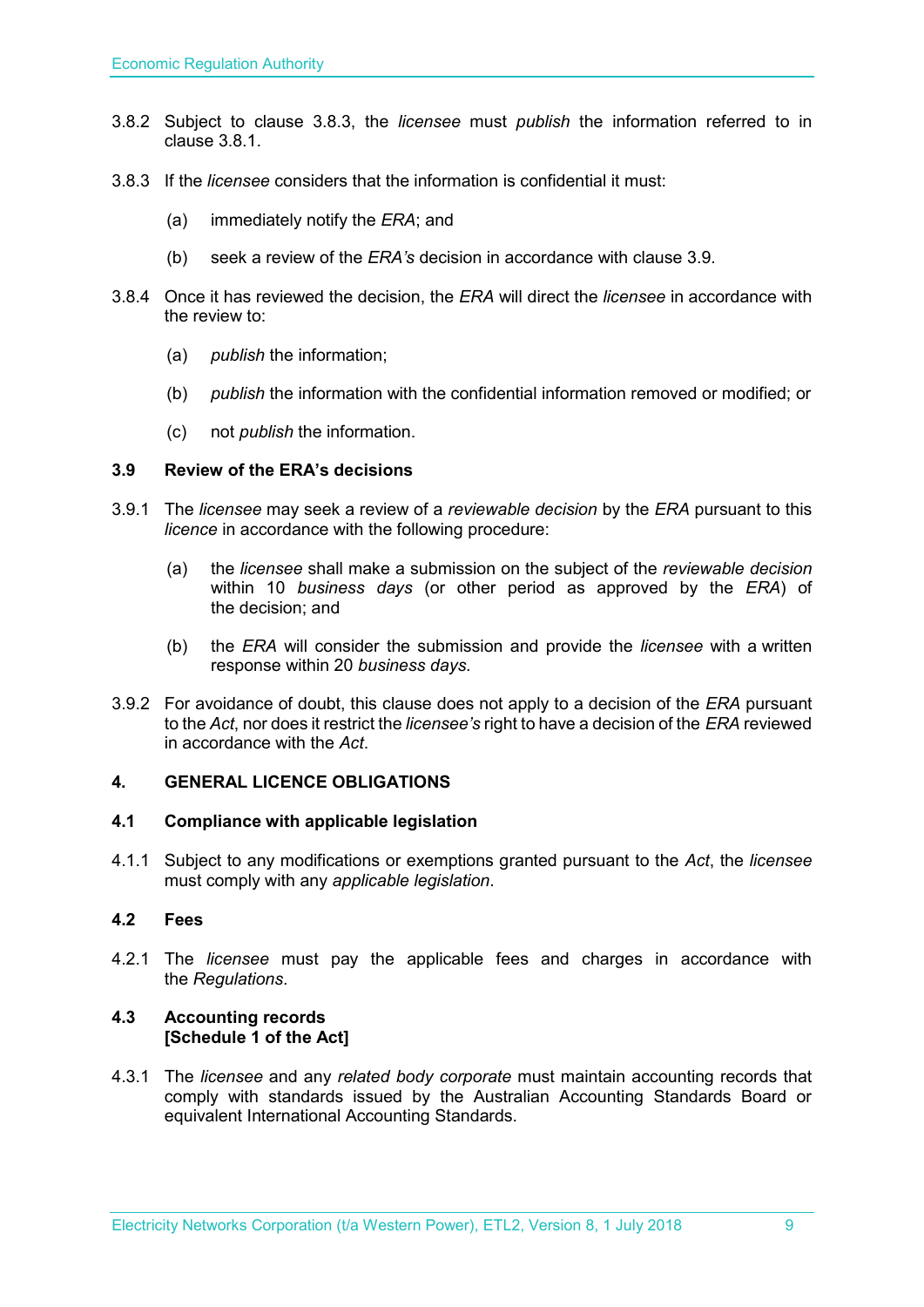#### <span id="page-9-0"></span>**4.4 Reporting a change in circumstances**

- 4.4.1 The *licensee* must report to the *ERA*:
	- (a) if the *licensee* is under external administration as defined by the *Corporations Act 2001 (Cwth)* within 2 *business days* of such external administration occurring; or
	- (b) if the *licensee*:
		- (i) experiences a change in the *licensee's* corporate, financial or technical circumstances upon which this *licence* was granted; and
		- (ii) the change may materially affect the *licensee's* ability to perform its obligations under this *licence*,

within 10 *business days* of the change occurring; or

- (c) if the:
	- (i) *licensee's* name;
	- (ii) *licensee's* ABN; or
	- (iii) *licensee's* address,

changes, within 10 *business days* of the change occurring.

#### <span id="page-9-1"></span>**4.5 Provision of information [Schedule 1 of the Act]**

4.5.1 The *licensee* must provide to the *ERA,* in the manner and form described by the *ERA,*  specified information on any matter relevant to the operation or enforcement of the *licence*, the operation of the licensing scheme provided for in Part 2 of the *Act*, or the performance of the *ERA's* functions under that Part.

#### <span id="page-9-2"></span>**5. AUDITS AND PERFORMANCE REPORTING OBLIGATIONS**

#### <span id="page-9-3"></span>**5.1 Asset management system [Section 14 of the Act]**

- 5.1.1 The *licensee* must provide for an *asset management system* in respect of the *licensee's assets*.
- 5.1.2 The *licensee* must notify the *ERA* of the details of the *asset management system* within five *business days* from the later of:
	- (a) the *commencement date*; and
	- (b) the completion of construction of the *licensee's assets*.
- 5.1.3 The *licensee* must notify the *ERA* of any substantial change to the *asset management system* within ten *business days* of such change.
- 5.1.4 The *licensee* must provide the *ERA* with a report by an independent expert, acceptable to the *ERA*, as to the effectiveness of the *asset management system* not less than once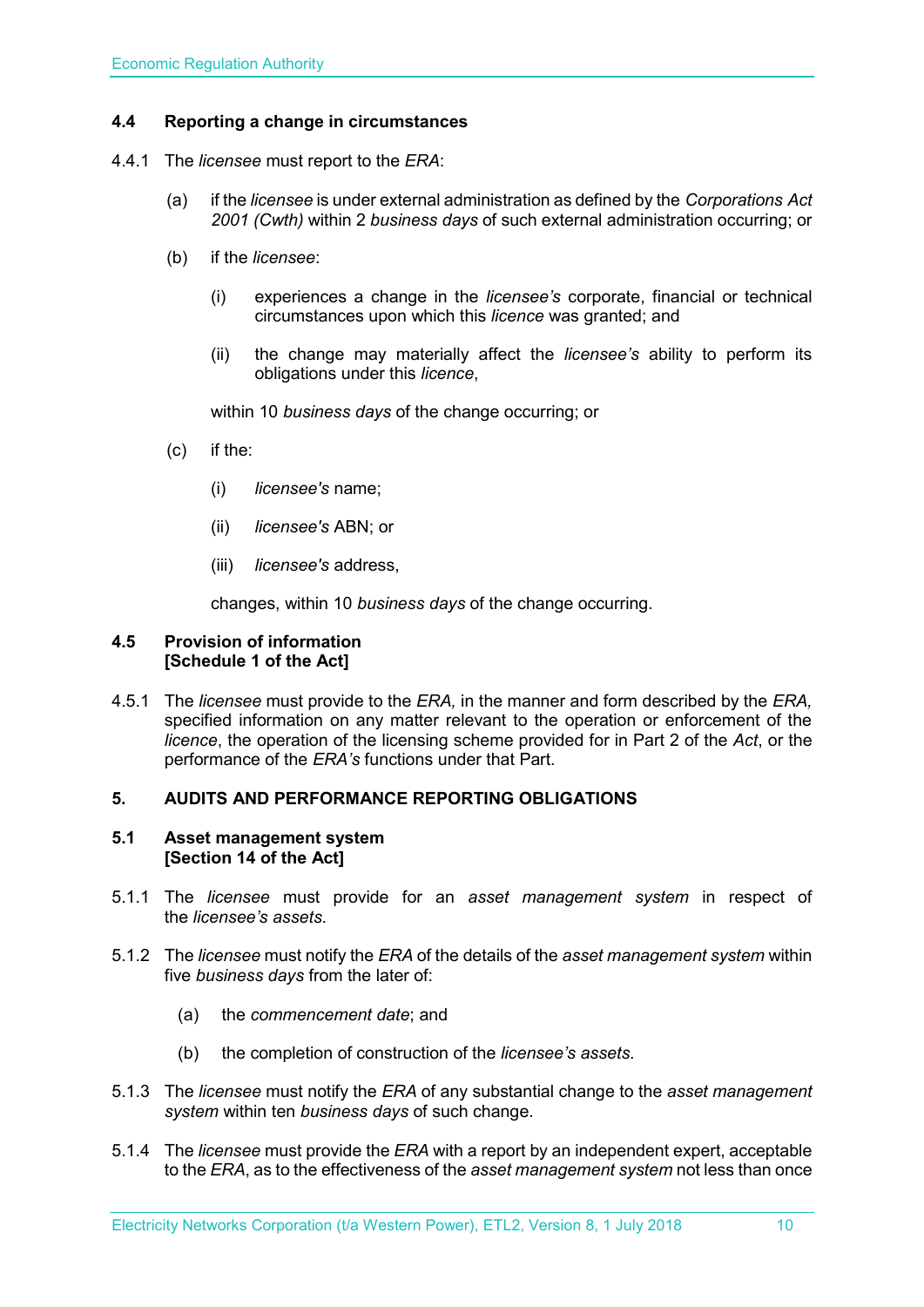in every period of 24 months calculated from the *commencement date (*or any longer period that the *ERA* allows by *notice* in writing).

- 5.1.5 The *licensee* must comply, and must require the *licensee's* expert to comply, with the *ERA's* standard audit guidelines.
- 5.1.6 The *licensee* may seek a review of any of the requirements of the *ERA*'s standard audit guidelines dealing with the *asset management system* in accordance with clause 3.9.
- 5.1.7 The review of the *asset management system* must be conducted by an independent expert approved by the *ERA*. If the *licensee* fails to nominate an independent expert within one month of the date that the review of the *asset management system* was due, or the independent expert nominated by the *licensee* is rejected on two successive occasions by the *ERA*, the *ERA* may choose an independent expert to conduct the review of the *asset management system*.

#### <span id="page-10-0"></span>**5.2 Individual performance standards**

- 5.2.1 Performance standards are contained in *applicable legislation*.
- 5.2.2 The *ERA* may prescribe *individual performance standards* applying to the *licensee* in respect of the *licensee's* obligations under this *licence* or the *applicable legislation*.
- 5.2.3 Before approving any *individual performance standards* under this clause, the *ERA* will:
	- (a) provide the *licensee* with a copy of the proposed *individual performance standards*;
	- (b) allow 15 *business days* for the *licensee* to make submissions on the proposed *individual performance standards*; and
	- (c) take into consideration those submissions.
- 5.2.4 Once approved by the *ERA*, the *individual performance standards* are included as additional *terms and conditions* to this *licence*.

#### <span id="page-10-1"></span>**5.3 Performance audit [Section 13 of the Act]**

- 5.3.1 The *licensee* must, unless otherwise notified in writing by the *ERA*, provide the *ERA* with a *performance audit* within 24 months after the *commencement date*, and every 24 months thereafter.
- 5.3.2 The *licensee* must comply, and must require the *licensee's* auditor to comply, with the *ERA's* standard audit guidelines.
- 5.3.3 The *licensee* may seek a review of any of the requirements of the *ERA*'s standard audit guidelines in accordance with clause 3.9.
- 5.3.4 The *performance audit* must be conducted by an independent auditor approved by the *ERA*. If the *licensee* fails to nominate an auditor within one month of the date that the *performance audit* was due, or the auditor nominated by the *licensee* is rejected on two successive occasions by the *ERA*, the *ERA* may choose an independent auditor to conduct the *performance audit*.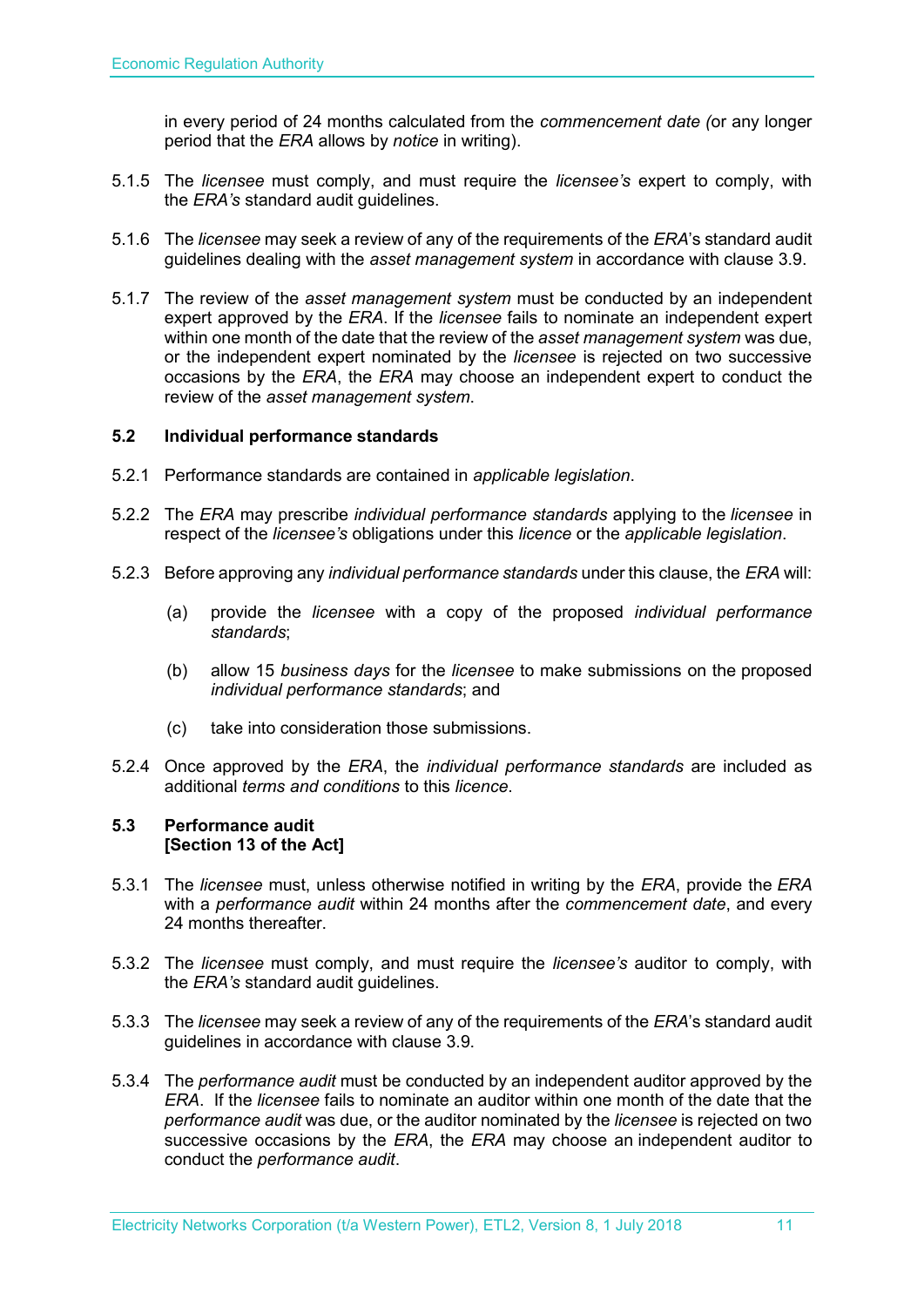## <span id="page-11-0"></span>**Schedule 1 – Additional Licence Clauses**

#### **1 Definitions**

*Coordinator* means the Coordinator of Energy referred to in section 4 of the *Energy Coordination Act 1994.*

*Customer* has the meaning given to that term in section 3 of the *Act*.

*Extension and expansion policy* means documentation that sets out arrangements for and in relation to:

- (a) the geographic extension of the *transmission system*;
- (a) the expansion of the electrical capacity of the *transmission system*; and
- (b) the connection of *customers* to that *transmission system*.

#### **2 Extension and expansion**

- 2.1 The *licensee* must submit to the *Coordinator* a draft *extension and expansion policy* within three months after a written request by the *Coordinator* or other such time as allowed by the *Coordinator*.
- 2.2 The *licensee* must comply with any direction given to the *licensee* by the *Coordinator* to:
	- (a) amend the draft *extension and expansion policy*; or
	- (b) submit an amendment to the approved *extension and expansion policy*,

within the time specified by the *Coordinator.*

2.3 The *licensee* must implement the arrangements set out in the *extension and expansion policy* that has been approved by the *Coordinator* in accordance with the *Act.*

#### **3 Trouble call fault management system**

- 3.1 The *licensee* will *operate* and maintain a trouble call fault management system.
- 3.2 The *licensee* must provide prior notification to the *ERA* if it intends to outsource its trouble call fault management system.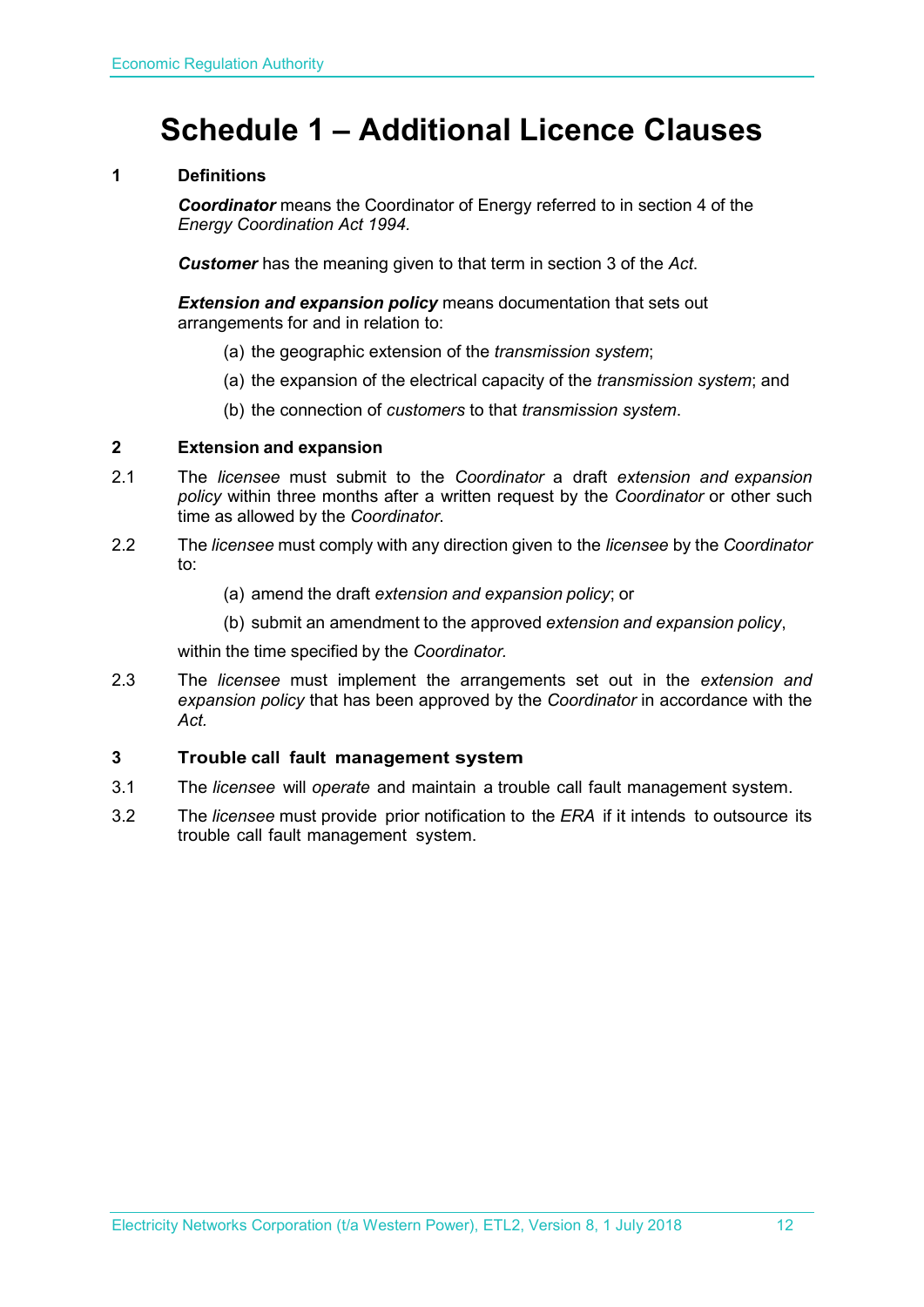## <span id="page-12-0"></span>**Schedule 2 – Licence Area Plans**